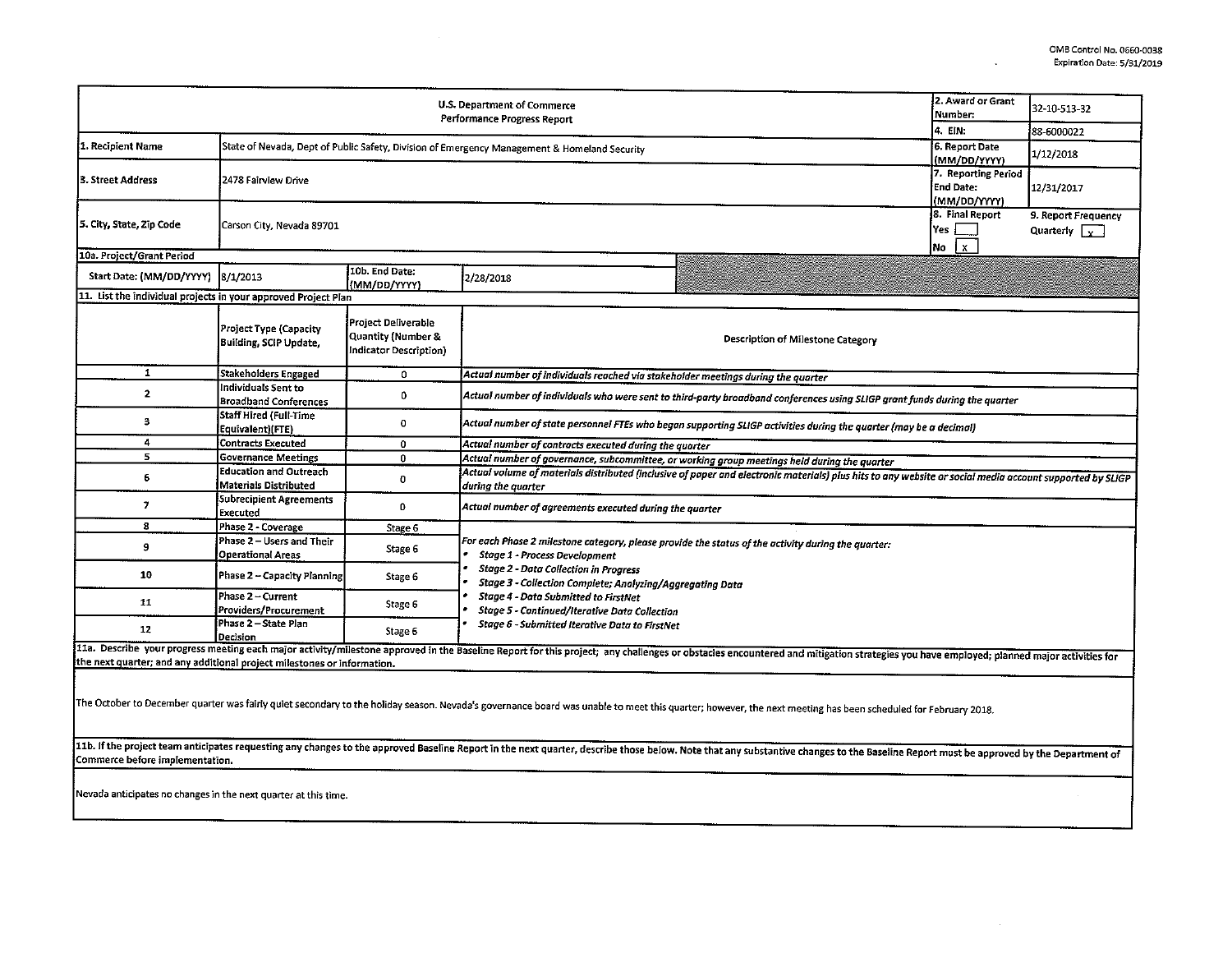11c. Provide any other information that would be useful to NTIA as it assesses this project's progress.

Nevada continues to look forward to a new SWIC being hired in the next quarter.

11d. Describe any success stories or best practices you have identified. Please be as specific as possible.

 $\mathbf{v}_i$ 

Nevada's outreach to stakeholders was quiet secondary to the holiday season and swrc vacancy.

12. Personnel

12a. If the project is not fully staffed, describe how any lack of staffing may impact the project's time line and when the project will be fully staffed.

Nevada currenty has a vacancy for the SWIC position with duties being covered by our SPOC during this time. Recruitment is in process to fill this posision and a new SWIC is expected to be actively hired within the next qu

| 112b. Staffing Table - Please include all staff that have contributed time to the project. Please do not remove individuals from this table. |                                  |                         |                                       |                      |                               |                   |                 |                                         |                                          |
|----------------------------------------------------------------------------------------------------------------------------------------------|----------------------------------|-------------------------|---------------------------------------|----------------------|-------------------------------|-------------------|-----------------|-----------------------------------------|------------------------------------------|
| <b>Job Title</b>                                                                                                                             | FTE%                             |                         | Project (s) Assigned                  |                      |                               |                   |                 |                                         |                                          |
| Chief, Emergency<br>Management/SPOC                                                                                                          | 10%                              | Single Point of Contact |                                       |                      |                               |                   |                 |                                         |                                          |
| <b>Emergency Management</b><br>Program Manager                                                                                               | 10%                              | Grants Manager          |                                       |                      |                               |                   |                 |                                         |                                          |
| Grants and Projects Supervisor                                                                                                               | 10%                              |                         | Supervisor of SLIGP Grant Coordinator |                      |                               |                   |                 |                                         |                                          |
|                                                                                                                                              |                                  |                         |                                       |                      |                               |                   |                 |                                         |                                          |
| 13. Subcontracts (Vendors and/or Subrecipients)                                                                                              |                                  |                         |                                       |                      |                               |                   |                 |                                         |                                          |
| 13a. Subcontracts Table - Include all subcontractors. The totals from this table must equal the "Subcontracts Total" in Question 14f.        |                                  |                         |                                       |                      |                               |                   |                 |                                         |                                          |
| Name                                                                                                                                         | <b>Subcontract Purpose</b>       |                         | Type<br>(Vendor/Subrec.)              | RFP/RFQ Issued (Y/N) | Contract<br>Executed<br>(Y/N) | <b>Start Date</b> | <b>End Date</b> | <b>Total Federal Funds</b><br>Allocated | <b>Total Matching Funds</b><br>Allocated |
| iswic                                                                                                                                        | <b>SWIC Duties</b>               |                         | Good of the State<br>Contract         | N                    | Y                             | 11/1/2013         | 1/31/2018       | \$319,630.00                            | \$0.00                                   |
| Grant Coordinator                                                                                                                            | Coordinate Grant                 |                         | Good of the State<br>Contract         | Ν                    | Y                             | 11/1/2013         | 1/31/2018       | \$217,110.00                            | \$0.00                                   |
| SLIGP Project<br>Manager/Outreach                                                                                                            | Manage SLIGP Programmatic        |                         | Contract                              | Y                    | Y                             | 5/13/2015         | 1/31/2018       | \$432,324.00                            | \$0.00                                   |
| Legal Counsel                                                                                                                                | Attorney for Process and<br>lmou |                         | Sub-Grant                             | Ν                    | N                             | 3/1/2013          | 1/31/2018       | \$159,192.00                            | \$0.00                                   |
| Gap Analysis MOU                                                                                                                             | MOU for partners                 |                         | Contract                              | N                    | N                             | 12/1/2014         | 1/31/2018       | \$450,000.00                            | \$0.00                                   |
| Facilitator                                                                                                                                  | <b>Meeting Facilitator</b>       |                         | Contract                              | N                    | N                             |                   |                 | \$7,200.00                              | \$0.00                                   |
| Facilitator                                                                                                                                  | <b>Meeting Facilitator</b>       |                         | Contract                              | N                    | Ν                             |                   |                 | \$14,400.00                             | \$0.00                                   |
|                                                                                                                                              |                                  |                         |                                       |                      |                               |                   | Total           | \$1,599,906.00                          | \$0.00                                   |
| 13b. Describe any challenges encountered with vendors and/or subrecipients.<br>N/A - None                                                    |                                  |                         |                                       |                      |                               |                   |                 |                                         |                                          |